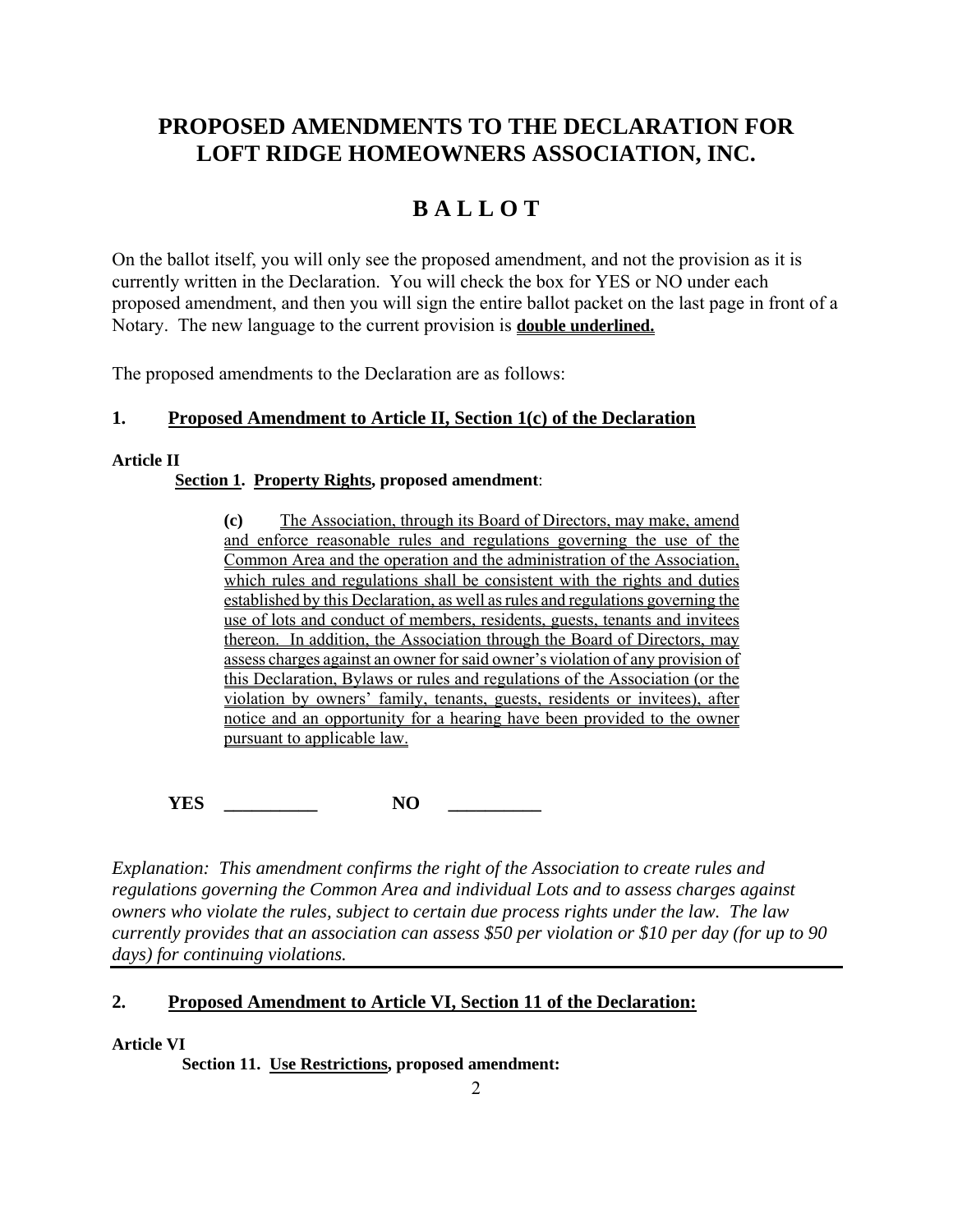**Section 11.** All Owners and occupants shall abide by this Declaration, the Bylaws and any rules and regulations adopted by the Association. In addition, the Association through the Board of Directors, may assess charges against an owner for said owner's violation of any provision of this Declaration, Bylaws or rules and regulations of the Association (or the violation by owners' family, tenants, guests, residents or invitees), after notice and an opportunity for a hearing have been provided to the owner pursuant to applicable law.

**YES** \_\_\_\_\_\_\_\_\_\_\_\_\_ NO \_\_\_\_\_\_\_\_\_

*Explanation: This amendment confirms the right of the Association to create rules and regulations governing the Common Area and individual Lots and to assess charges against owners who violate the rules, subject to certain due process rights under the law. The law currently provides that an association can assess \$50 per violation or \$10 per day (for up to 90 days) for continuing violations. This amendment is parallel to the Amendment proposed for Article II, but adds congruity to the Declaration.* 

## **3. Proposed Amendment to Article IV, Section 1 of the Declaration:**

#### **Article IV**

#### **Section 1. Covenant for Maintenance Assessments, proposed amendment:**

**Section 1.** Creation of the Lien and Personal Obligation of the Assessment. The Declarant, of each Lot owned within the Property, hereby covenants, and each Owner of any Lot by acceptance of a deed therefor, whether or not it shall be so expressed in such deed, is deemed to covenant and agree to pay to the Association: (1) annual assessments or charges, and (2) special assessments for capital improvements, such assessments to be established and collected as hereinafter provided. The annual and special assessments, together with interest, costs, late fees, and reasonable attorneys' fees shall be a charge on the Lot (including all improvements thereon), and shall be a continuing lien upon the Property against which each such assessment is made. Each such assessment, together with interest, costs, late fees, and reasonable attorneys' fees, shall also be the personal obligation of the person who was the Owner of such property at the time when the assessment fell due. The personal obligation for delinquent assessments shall not pass to his successors in title unless expressly assumed by them.

**YES** \_\_\_\_\_\_\_\_\_\_\_\_\_ NO \_\_\_\_\_\_\_\_\_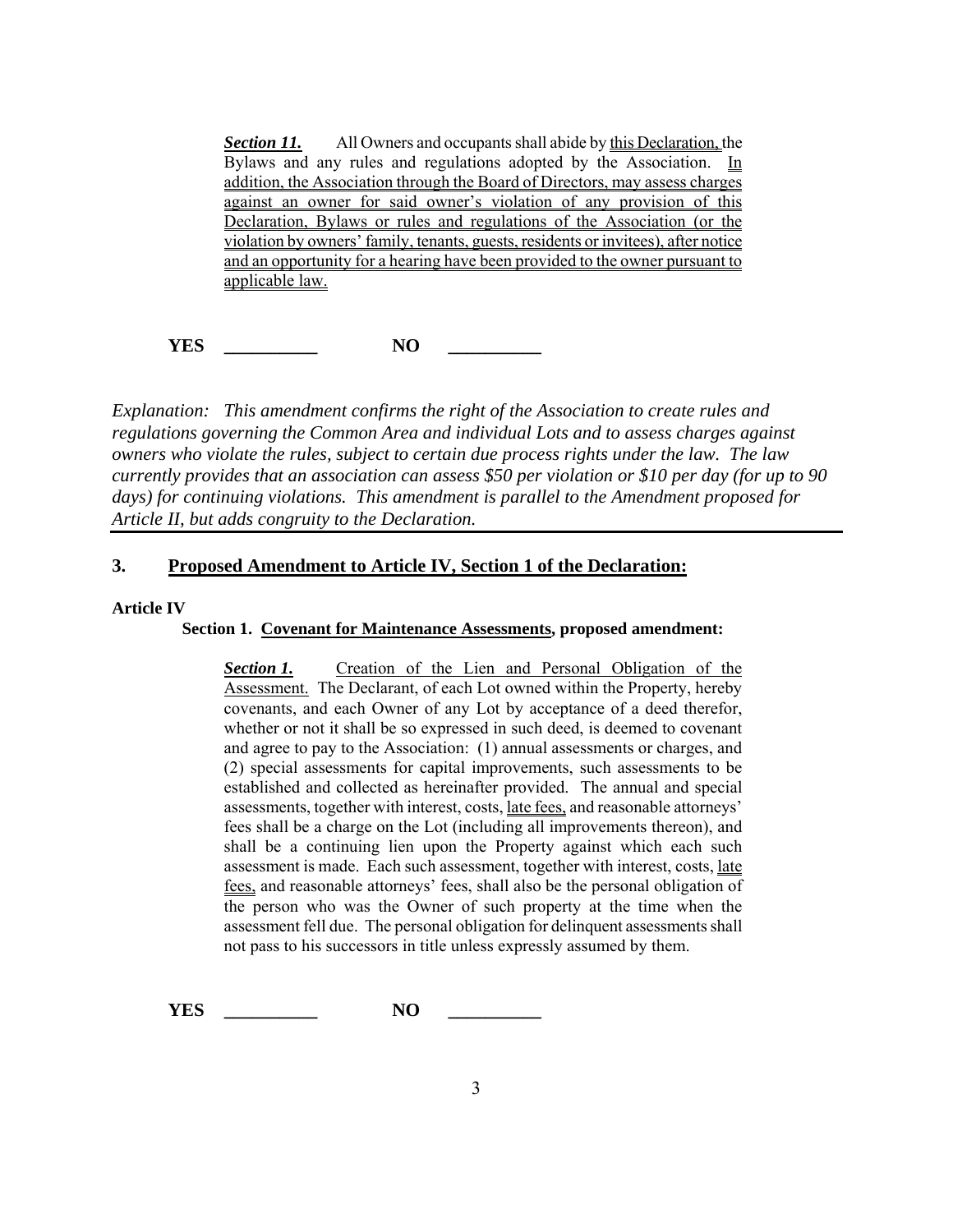*Explanation: This amendment confirms the right of the Association to assess late fee, along with other charges when assessments are not paid. The Association has the right to assess late fees under the Virginia Property Owners' Association Act, but amending the Declaration to include this right is preferable.* 

# **4. Proposed Amendment to Article IV, Section 8 of the Declaration:**

#### **Article IV**

# **Section 8. Covenant for Maintenance Assessments, proposed amendment (additions are underlined):**

**Section 8.** Effect of Non-Payment of Assessments: Remedies of the Association. Any assessment not paid within thirty (30) days after the due date shall bear interest within the due date at the maximum legal rate of interest allowed by law. Any assessment installment not paid within fourteen (14) days of the due date shall be considered late and bear a late fee of not less than \$10.00, or such other amount as may be established by the Board of Directors. The Association may bring an action at law against the Owner personally obligated to pay the same, or foreclose the lien against the Lot (and all improvements thereon). No Owner may waive or otherwise escape liability for the assessments provided for herein by non-use of the Common Area or abandonment of his Lot.

**YES** \_\_\_\_\_\_\_\_\_\_\_\_\_ NO \_\_\_\_\_\_\_\_\_

*Explanation: Along with the prior amendment, this amendment confirms the right of the Association to assess late fee, and establishes the parameters for doing so. No assessment payment is late until the fifteenth*  $(15<sup>th</sup>)$  day of each assessment period, and the Board may in its *discretion establish the amount of the late fee. Again, the Association has the right to assess late fees under the Virginia Property Owners' Association Act, but amending the Declaration to include this right and the specific authority the Board has related to it is preferable.* 

# **5. Proposed Amendment to Article VI, Section 6 of the Declaration:**

#### **Article VI**

#### **Section 6. Use Restrictions, proposed amendment:**

**Section 6.** No motorized vehicle may be used or maintained on the yards or sidewalks of any Lot and no unlicensed vehicles are allowed on the Property. The Board of Directors shall have the right to tow any vehicle(s), the keeping or parking of which in the Common Area violates this Declaration, Bylaws, or any rules and regulations adopted pursuant thereto.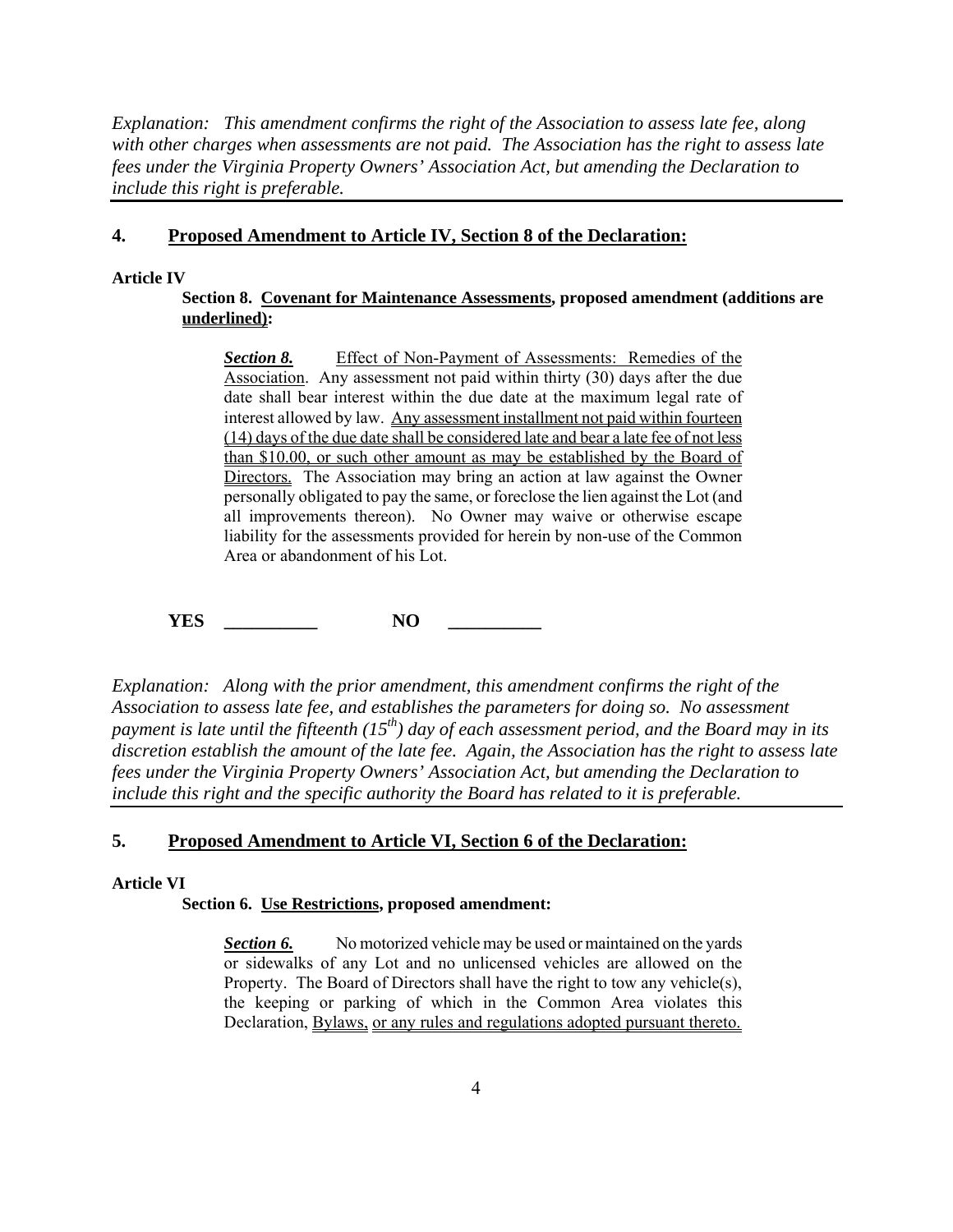**YES** \_\_\_\_\_\_\_\_\_\_\_\_\_ NO \_\_\_\_\_\_\_\_\_

*Explanation: The Board wishes to remove the 48 notice requirement as it is ambiguous and confusing. If a vehicle is parked in violation of the covenants, it is subject to towing immediately, especially if it also violates municipal and fire ordinances. The Association can certainly decide to allow the towing company to place warning stickers on vehicles for less serious infractions than, for example, parking in a fire lane or double-parking.* 

#### **6. Proposed Amendment to Article VI, Section 10 of the Declaration:**

#### **Article VI**

#### **Section 10. Use Restrictions, proposed amendment:**

**Section 10.** No radio receiving or transmitting antennae or external apparatus shall be installed on any Lot. Normal radio installations wholly within a building are excepted. Television satellite dishes in conformity with Federal guidelines are allowed.

**YES** \_\_\_\_\_\_\_\_\_\_\_\_\_ NO \_\_\_\_\_\_\_\_\_

*Explanation: The Federal Communication Commission has adopted a specific set of guidelines related to television satellite dishes. Currently a satellite dish may be placed on a Lot if it measures 39 inches in diameter or less, and the Association may adopt some suggested rules related to its placement via resolution. Changing this provision allows the Association to keep current with Federal guidelines without having to repeatedly attempt to amend this provision or have it part of the covenants when unenforceable as written.* 

# **7. Proposed Amendment to Article X, Section 3 of the Declaration:**

#### **Article X**

## **Section 3. General Provisions, proposed amendment:**

*Section 3.* Duration and Amendment. Except where permanent easements or other permanent rights or interests are herein created, the covenants and restrictions of the Declaration shall run with and bind the land for a period of twenty (20) years from the date this Declaration is recorded, after which time they shall be automatically extended for successive periods of ten (10) years. This Declaration may be amended with the approval of not less than sixty-seven percent (67%) of the Lots. Any amendment must be recorded.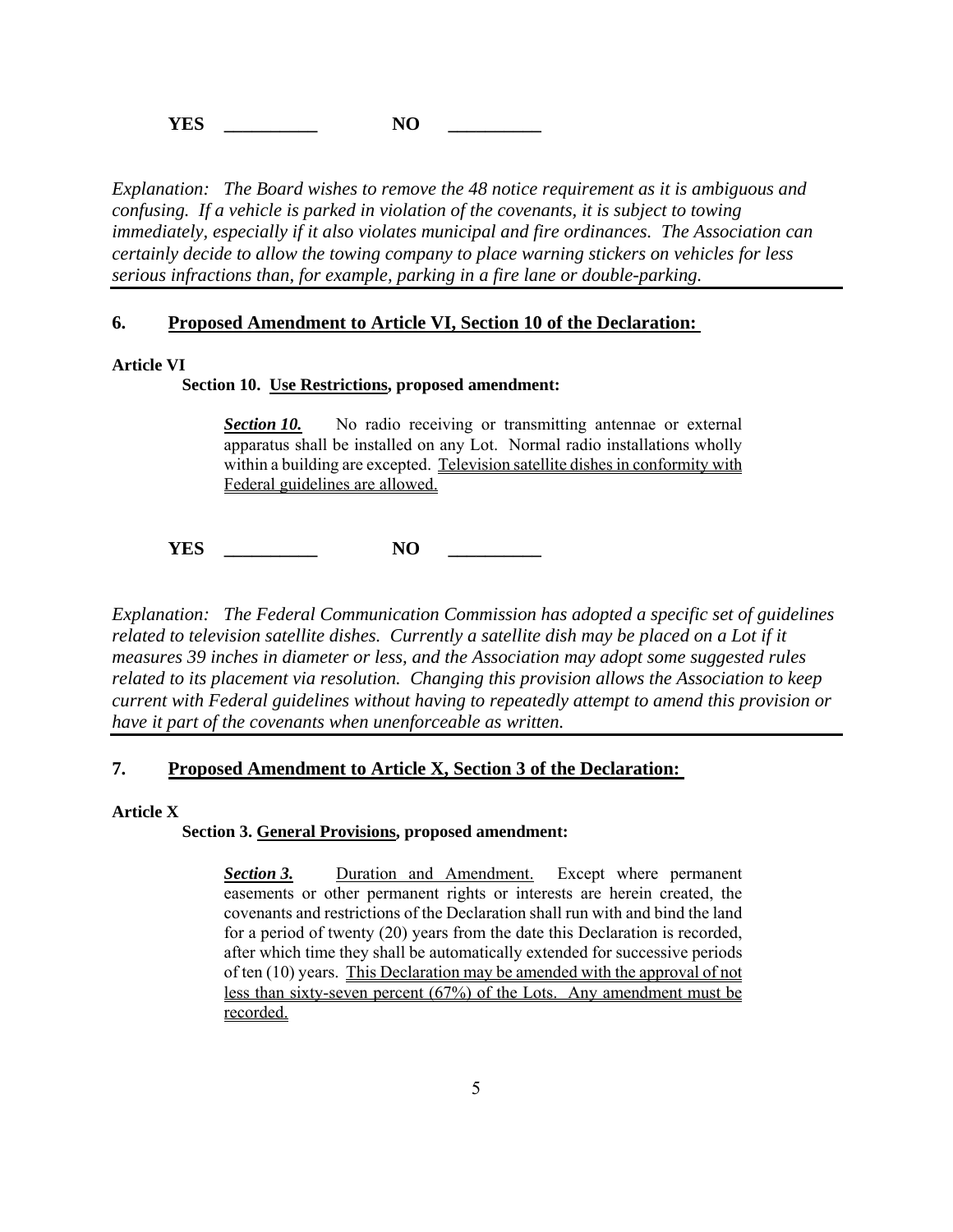**YES \_\_\_\_\_\_\_\_\_\_ NO \_\_\_\_\_\_\_\_\_\_** 

*Explanation: The proposed amendment will remove the requirement for signatures and notarization and, while keeping a majority, will make it easier for amendments to be passed.*